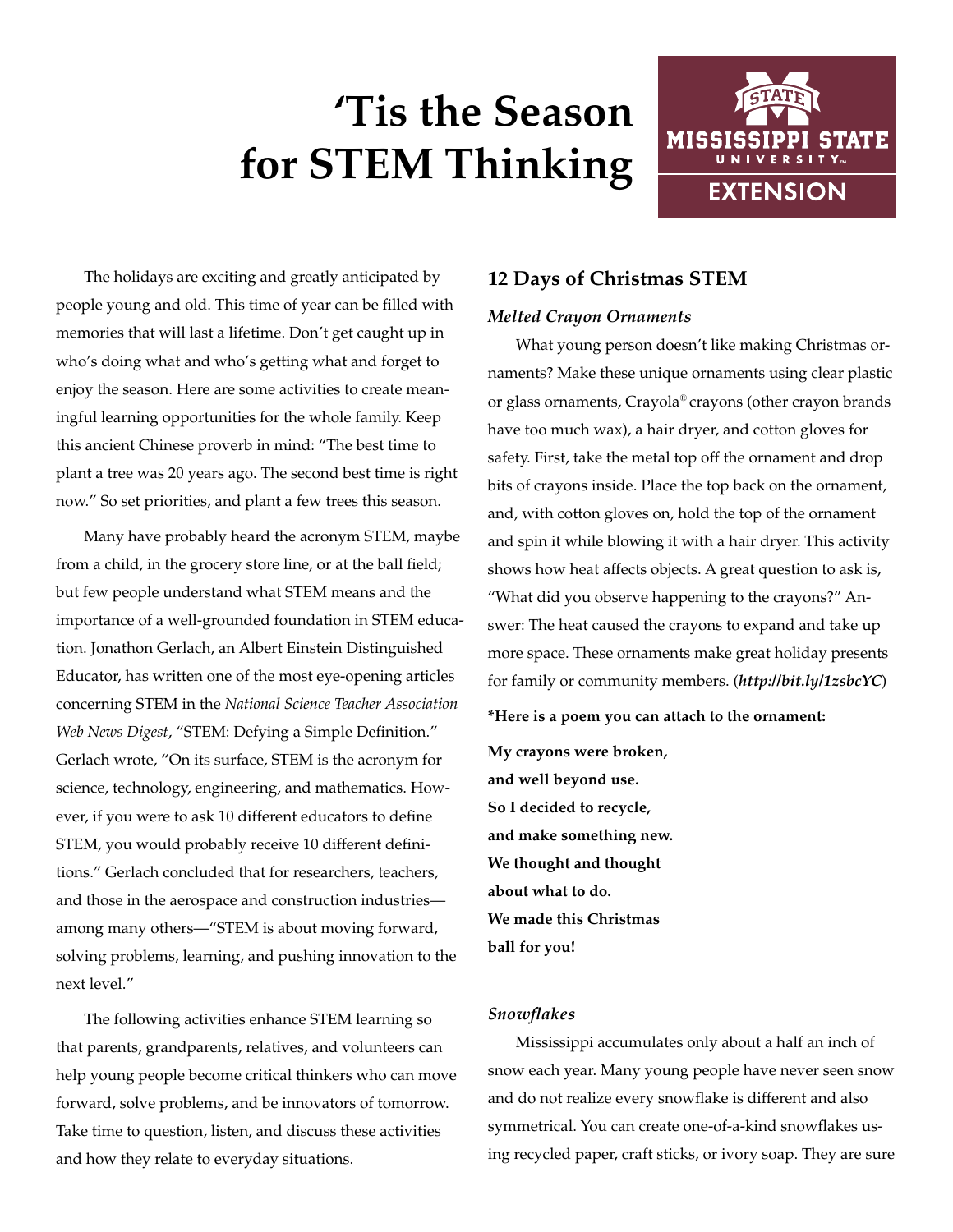to amaze everyone. After creating snowflakes, examine their features, talk about the lines of symmetry, and compare the different designs. Most importantly, ask questions and listen. There are many books about snow to pique young people's interest in math and science. A favorite for many is *Snowflake Bentley* by Jacqueline Briggs Martin. (*<http://bit.ly/2ewnPyp>*)

## *Christmas Lights*

A holiday tradition for many families is looking at Christmas lights throughout the town. When you hear about 3-D glasses, you probably think of 3-D movies, but sliding on a pair of 3-D glasses while looking at Christmas lights is sure to create a "wow" moment. 3-D glasses cause light to separate. This is called *diffraction*. Ask young people to explain what is different about the lights when they are wearing the glasses. Ask them what changes they notice. Explain that diffraction simply means the separation of light. They are seeing the colors split apart.

### *Christmas Trees*

Many young people love to have a Christmas tree of their own. They can create a tree using holiday-themed cups. This time of year, stores are filled with all kinds of Christmas cups—from simple red or green disposable cups to cups of all sizes and fun holiday patterns. Another option is to buy white cups and create unique designs on each one before building the tree. Stack the cups in a tree shape for a fun holiday decoration.

Marshmallows also can be used to create a Christmas tree for your child's room. Stack the marshmallows in a tree shape. Or you can make other shapes with the marshmallows. Some children might want to create ice palaces and igloos.

Young people can spend hours creating and exploring to come up with their perfect tree, igloo, palace, or something else! When they are finished, don't miss the opportunity to show your excitement for their creation while

questioning the design process. This is a great time to talk about why the design of the items is important. Talk about tall structures in your town (monuments, steeples, fire towers). Praise children for being able to create a structure just like the engineers who created the structures in your town.

### *Snowball Fun*

Many children would be excited to hear someone ask, "Want to throw some snowballs?" Your child might not have heard of the word *catapult*. Explain that a catapult is a machine made to launch something. The catapult at this link is built with craft sticks, rubber bands, a milk top, and glue: *http://bit.ly/2gRTQiB*. Cotton balls can be used as your launch objects. Promote a love for science by asking about the design process. Allow children to redesign their catapult as often as they want and test their design by measuring how far the "snowballs" are projected. Again, take this opportunity to build confidence in children. Tell them how proud you are of them and their creativity in designing an engineering project. A fun book to check out at your local library is *Olympig* by Victoria Jamieson.

#### *Tinkering Trees*

Who would have thought of using nuts, bolts, and washers to make a Christmas tree? Have children search for random nuts, bolts, and washers, or ask a local body shop or hardware store for some assorted ones. Start with a bolt and have children add washers and nuts to form a tree shape. This activity is going to take some serious twisting and spinning. Children can paint their trees if they want. Ask your children about the design process. Notice if they thought to use the larger items first and continually size down.

## *Hot Chocolate Science*

Science in the kitchen can open so many doors for exploration and communication while creating lasting memories. Hot chocolate is a favorite treat for many young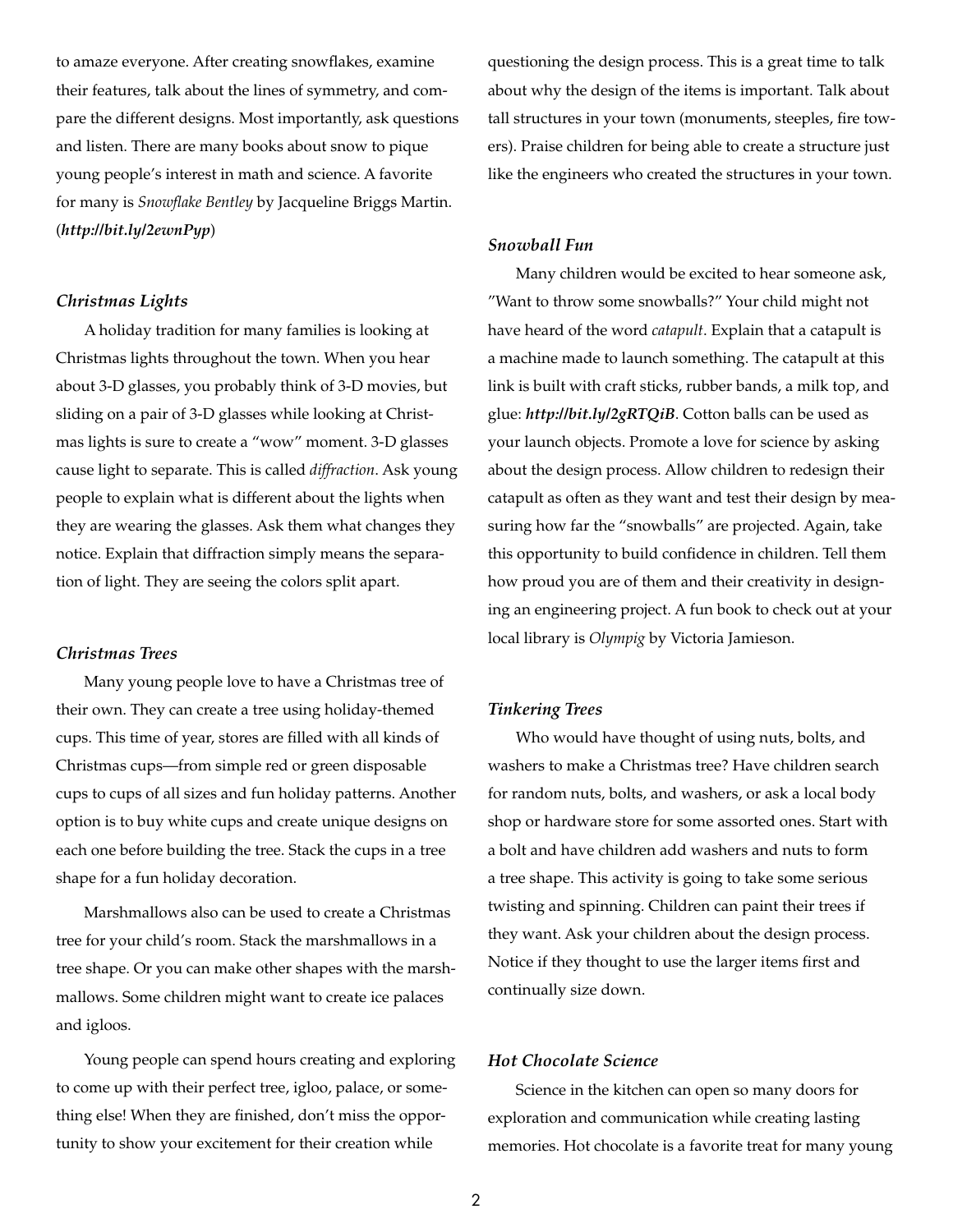people, especially during the holiday season. Ask children to predict how long it will take for instant hot chocolate powder to dissolve in hot water. Use a timer to check their predictions*. The Sweet Story of Hot Chocolate* by Stephen Krensky is a fun book to read while sipping hot chocolate. Explore *<http://bit.ly/2eHeG3I>* for more activities and books related to hot chocolate.

#### *Crystal Decorations*

Children can begin exploring chemical reactions as early as preschool. Growing crystals is an exciting way to spark their interest in learning about chemical reactions. *<http://bit.ly/2eH1f3F>* includes step-by-step instructions from expert teachers to make borax crystals. This activity can be modified to make crystal stars, snowflakes, icicles, or other ornaments for the tree, all while discovering the magic of science at home.

#### *Peppermint Oobleck*

Oobleck is a mixture of cornstarch and water. It is very similar to slime. Mix a cup of cornstarch with ½ cup of water and add a few peppermints. Children can use their hands or a spoon to mix the oobleck until the peppermints dissolve. Ask children to observe as the peppermints melt and the mixture forms. This is a great opportunity to discuss solids and liquids and create a sense of wonder for science. Then, ask children to use their imagination to make oobleck creations. A great book to check out from the library is *Bartholomew and the Oobleck* by Dr. Seuss.

#### *Snowman*

Did someone say if there isn't snow, you can't build a snowman? Well, this activity is sure to prove them wrong. Using balloons, glue, and white yarn, children can build a snowman whether it's snowy outside or sunny and 75. Blow up three balloons, wrap white yarn around each balloon, and apply glue all over the yarn. Stack the balloons securely with the glue. After the glue is completely

dry, poke the balloons to pop them. You will be left with a snowman! Children can use their creative skills and add accessories to decorate their snowmen. Give young people the opportunity to share their design process. There a numerous books about snowmen, including *The Biggest Snowman Ever* by Steve Kroll and Oliver Wyman.

## *Candy Cane Challenge*

The strength of a candy cane might surprise you and your children. Challenge them to predict how much weight a candy cane will hold. Hang a thick piece of yarn on the candy cane, and allow children to test different objects to see just how much weight a candy cane can hold. A classic book to check out after the candy cane challenge is *The Legend of the Candy Cane* by Lori Walburg.

#### *Magic Christmas Milk*

Magic Christmas Milk is a cool science experiment for young people to observe how liquids dissolve and color moves. Using milk, dish soap, cotton swabs, and food coloring, children can make fun, colorful designs and patterns. (*<http://bit.ly/2dXI8Ej>*)

## *Ornament Reactions*

Children of all ages love to observe how things react. An inexpensive, fun activity is ornament reactions. To create this holiday wonder, you need baking soda, vinegar, food coloring, and a round ornament with a removable top. Open the top of your ornament, and add 2 tablespoons of baking soda and a few drops of food coloring; then, quickly add the vinegar. Be prepared to be an eye witness to an out-of-this-world reaction.